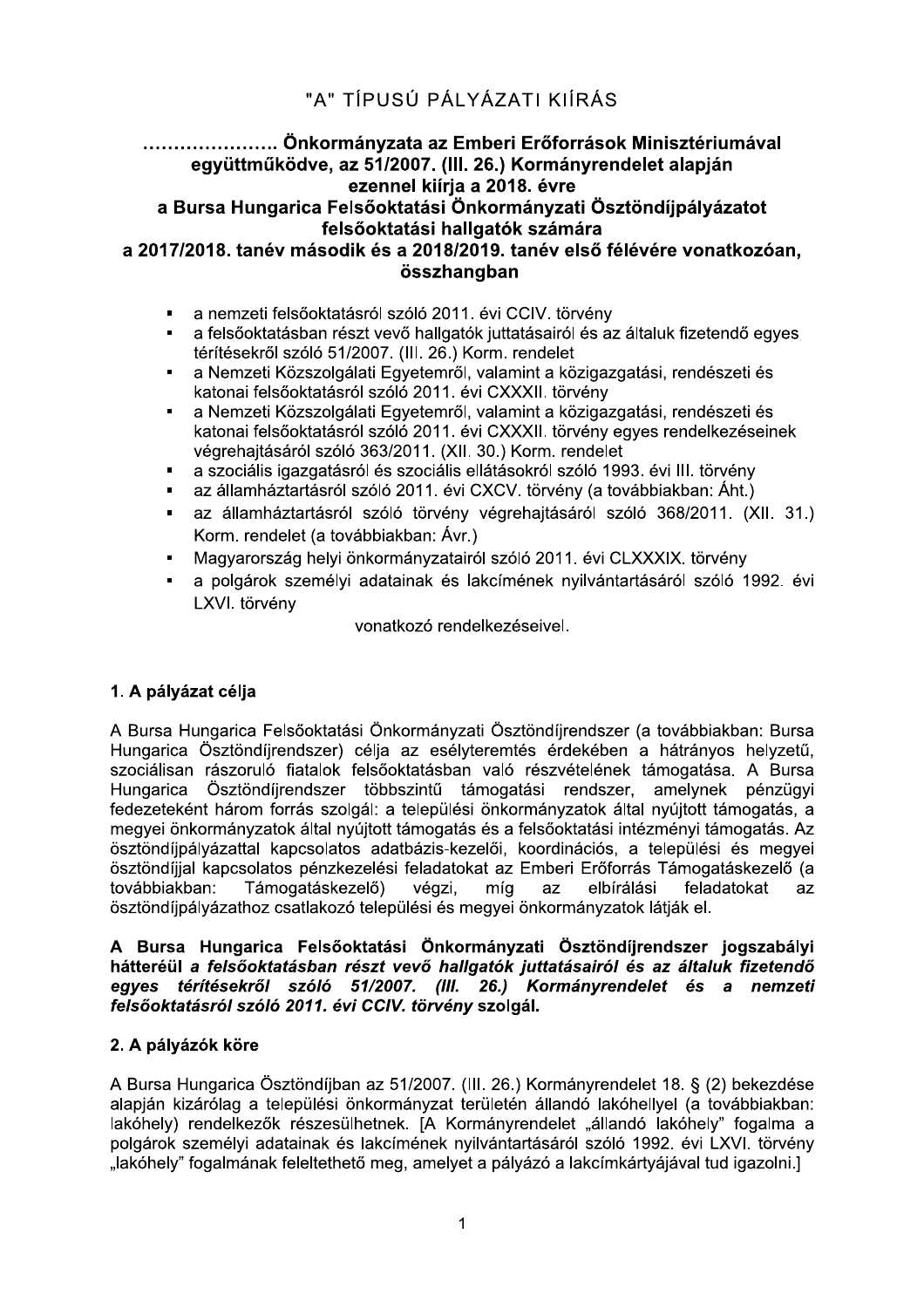Az ösztöndíjpályázatra azok a települési önkormányzat területén lakóhellyel rendelkező. hátrányos szociális helyzetű felsőoktatási hallgatók jelentkezhetnek, akik felsőoktatási intézményben (felsőoktatási hallgatói jogviszony keretében) teljes ideiű (nappali munkarend) alapfokozatot szakképzettséget eredményező és alapképzésben. mesterfokozatot és szakképzettséget eredményező mesterképzésben, osztatlan képzésben vagy felsőfokú, illetve felsőoktatási szakképzésben folytatiák tanulmányaikat.

Az ösztöndíjra pályázhatnak a 2017 szeptemberében felsőoktatási tanulmányaik utolsó évét megkezdő hallgatók is. Amennyiben az ösztöndíjas hallgatói jogviszonya 2018 őszén már nem áll fenn, úgy a 2018/2019. tanév első félévére eső ösztöndíj már nem kerül folyósításra.

Az ösztöndíjra pályázatot nyújthatnak be azok a hallgatók is, akiknek a hallgatói jogviszonya a felsőoktatási intézményben a pálvázás időpontiában szünetel. Az ösztöndíi folvósításának feltétele, hogy a 2017/2018, tanév második félévére a beiratkozott hallgató aktív hallgatói jogviszonnyal rendelkezzen.

# Nem részesülhet ösztöndíjban az a pályázó, aki:

- a Magyar Honvédség és a rendvédelmi feladatokat ellátó szervek hivatásos és szerződéses állományú hallgatója
- doktori (PhD) képzésben vesz részt
- kizárólag külföldi intézménnyel áll hallgatói jogviszonyban és/vagy vendéghallgatói képzésben vesz részt.

# Az ösztöndíjat minden pályázati fordulóban újra kell pályázni.

# 3. A pályázat benyújtásának módja és határideje

A pályázatbeadáshoz a Bursa Hungarica Elektronikus Pályázatkezelési és Együttműködési Rendszerében (a továbbiakban: EPER-Bursa rendszer) egyszeri pályázói regisztráció szükséges, melynek elérése:

https://bursa.emet.hu/palv/palvbelep.aspx

Azok a pálvázók, akik a korábbi pálvázati években regisztráltak a rendszerben, már nem regisztrálhatnak újra, ők a meglévő felhasználónév és jelszó birtokában léphetnek be az EPER-Bursa rendszerbe. Amennyiben jelszayukat elfeleitették, az Elfeleitett jelszó funkcióval kérhetnek új jelszót. A pályázói regisztrációt vagy a belépést követően lehetséges a pályázati adatok rögzítése a csatlakozott önkormányzatok pályázói részére. A pályázati űrlapot minden évben újra ki kell tölteni! A személyes és pályázati adatok ellenőrzését, rögzítését követően a pályázati űrlapot kinyomtatva és aláírva a települési önkormányzatnál kell benyújtaniuk a pályázóknak. A pályázat csak a pályázati kiírásban meghatározott csatolandó mellékletekkel együtt érvényes. A pályázati kiírásban meghatározott valamely melléklet hiányában a pályázat formai hibásnak minősül. A benyújtott pályázatok befogadását az önkormányzat köteles az EPER-Bursa rendszerben jgazolni. A nem befogadott pályázatok a bírálatban nem vesznek részt.

### A pályázat rögzítésének és az önkormányzathoz történő benyújtásának határideje: 2017. november 7.

A pályázatot az EPER-Bursa rendszerben kitöltve, véglegesítve, onnan kinyomtatva, aláírva kizárólag a lakóhely szerint illetékes települési önkormányzat polgármesteri hivatalánál kell benyújtani.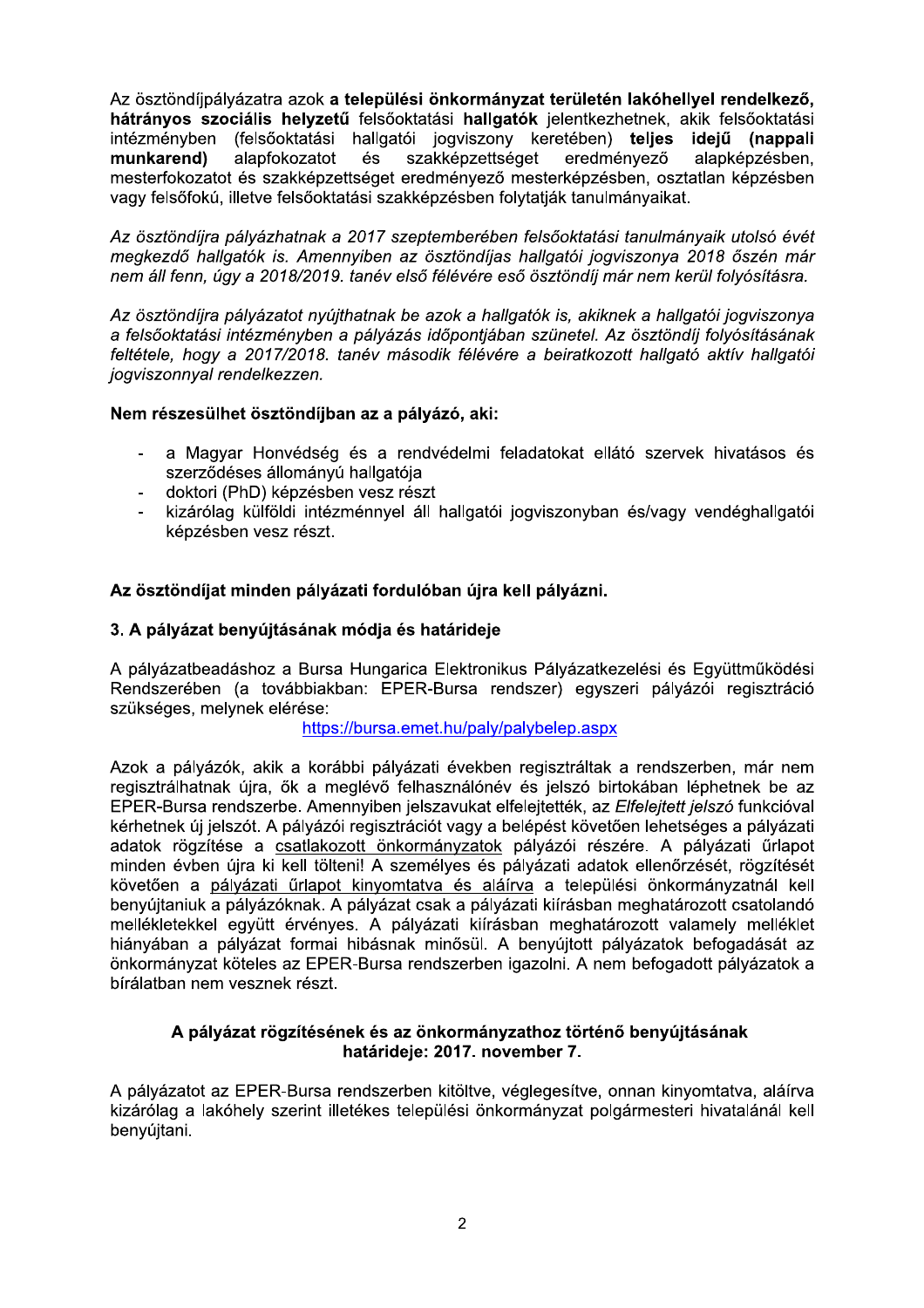# A pályázat kötelező mellékletei:

#### A felsőoktatási intézmény által kitöltött eredeti hallgatói jogyiszony-igazolás a  $a)$ 2017/2018. tanév első félévéről.

Amennyiben a pályázó egy időben több felsőoktatási intézménnyel is hallgatói jogyiszonyban áll, pálvázatában csak azt a felsőoktatási intézményt kell megneveznie, amellyel elsőként létesített hallgatói jogviszonyt. A felsőoktatási intézmények szerződése alapján folyó, közösen meghirdetett – egyik szakon nem hitéleti, a másik szakon hitoktató, illetve hittanár – kétszakos képzés esetében a hallgató az állami felsőoktatási intézményt köteles megnevezni.

#### $\mathbf{b}$ lgazolás a pálvázó és a pálvázóval egy háztartásban élők egy főre jutó havi nettó jövedelméről.

#### A szociális rászorultság igazolására az alábbi okiratok:  $\mathbf{c}$

A további mellékleteket az elbíráló települési önkormányzat határozza meg.

#### A pályázati űrlap csak a fent meghatározott kötelező mellékletekkel együtt érvényes, valamely melléklet hiányában a pályázat formai hibásnak minősül.

Egy háztartásban élők: a pálvázó lakóhelye szerinti lakásban életvitelszerűen együttlakó. ott bejelentett lakóhellyel vagy tartózkodási hellyel rendelkező személyek.

### Jövedelem:

A szociális jgazgatásról és szociális ellátásokról szóló 1993. évi III. törvény 4. § (1) bekezdés a) pontja alapján az elismert költségekkel és a befizetési kötelezettséggel csökkentett

- a személyi jövedelemadóról szóló 1995, évi CXVII, törvény szerint meghatározott. belföldről vagy külföldről származó - megszerzett - vagyoni érték (bevétel), ideértve a jövedelemként figyelembe nem vett bevételt és az adómentes jövedelmet is, és
- azon bevétel, amely után az egyszerűsített vállalkozói adóról, a kisadózó vállalkozások tételes adójáról és a kisvállalati adóról szóló törvény, vagy az egyszerűsített közteherviselési hozzájárulásról szóló törvény szerint adót, illetve hozzájárulást kell fizetni.

Elismert költségnek minősül a személyi jövedelemadóról szóló törvényben elismert költség, valamint a fizetett tartásdíj. Ha a magánszemély az egyszerűsített vállalkozói adó vagy egyszerűsített közteherviselési hozzájárulás alapjául szolgáló bevételt szerez, a bevétel csökkenthető a személyi jövedelemadóról szóló törvény szerint elismert költségnek minősülő igazolt kiadásokkal, ennek hiányában a bevétel 40%-ával. Ha a mezőgazdasági őstermelő adóévi őstermelésből származó bevétele nem több a kistermelés értékhatáránál (illetve ha részére támogatást folyósítottak, annak a folyósított támogatással növelt összegénél), akkor a bevétel csökkenthető az jgazolt költségekkel, továbbá a bevétel 40%-ának megfelelő összeggel, vagy a bevétel 85%-ának, illetőleg állattenvésztés esetén 94%-ának megfelelő összeggel.

Befizetési kötelezettségnek minősül a személyi jövedelemadó, az egyszerűsített vállalkozási adó, a magánszemélyt terhelő egyszerűsített közteherviselési hozzájárulás, egészségbiztosítási hozzájárulás és járulék, egészségügyi szolgáltatási járulék, nyugdíjjárulék, nyugdíjbiztosítási járulék, magán-nyugdíjpénztári tagdíj és munkavállalói járulék.

### Nem minősül jövedelemnek

rendkívüli települési támogatás, lakásfenntartási a) a  $\overline{a}$ támogatás,  $\overline{a}$ adósságcsökkentési támogatás, valamint a lakhatáshoz kapcsolódó rendszeres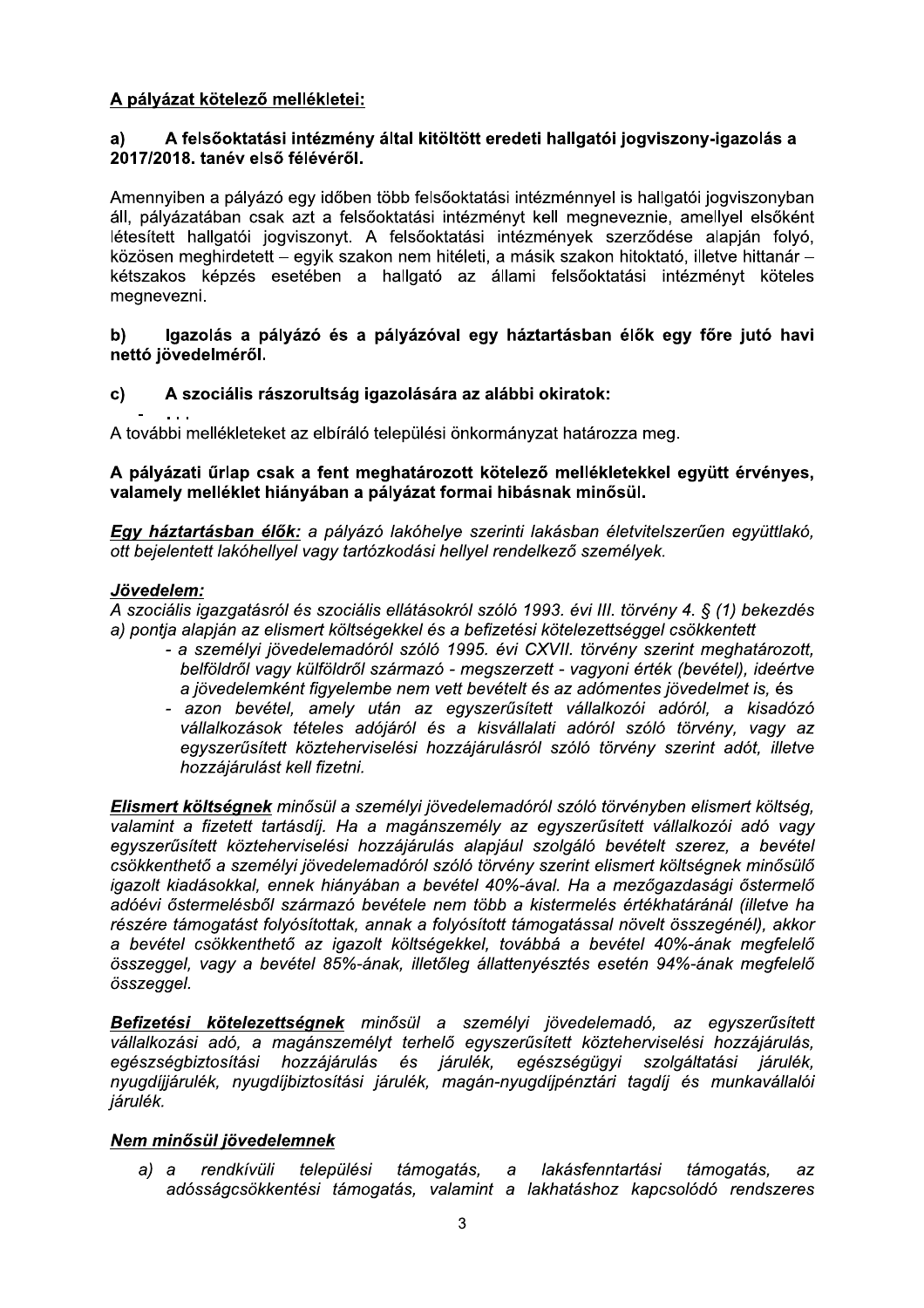kiadások viseléséhez, a gyógyszerkiadások viseléséhez és a lakhatási kiadásokhoz kapcsolódó hátralékot felhalmozó személyek részére nyújtott települési támogatás,

- b) a rendkívüli gyermekvédelmi támogatás, a gyermekek védelméről és a gyámügyi igazgatásról szóló 1997. évi XXXI. törvény (a továbbiakban: Gyvt.) 20/A. §-a szerinti támogatás, a Gyvt. 20/B. §-ának (4)-(5) bekezdése szerinti pótlék, a nevelőszülők számára fizetett nevelési díj és külön ellátmány,
- c) az anyasági támogatás.
- d) a tizenharmadik havi nyugdíj és a szépkorúak jubileumi juttatása.
- e) a személyes gondoskodásért fizetendő személyi térítési díj megállapítása kivételével a súlyos mozgáskorlátozott személyek pénzbeli közlekedési kedvezményei, a vakok személyi járadéka és a fogyatékossági támogatás,
- f) a fogadó szervezet által az önkéntesnek külön törvény alapján biztosított juttatás,
- g) az alkalmi munkavállalói könyvvel történő munkavégzésnek, az egyszerűsített foglalkoztatásról szóló törvény alapján történő munkavégzésnek, valamint a között adórendszeren természetes személvek az kívüli keresettel járó foglalkoztatásra vonatkozó rendelkezések alapján háztartási munkára létesített munkavégzésre irányuló jogviszony keretében történő munkavégzésnek (a továbbiakban: háztartási munka) a havi ellenértéke,
- h) a házi segítségnyújtás keretében társadalmi gondozásért kapott tiszteletdíj,
- i) az energiafelhasználáshoz nyújtott támogatás,
- j) a szociális szövetkezet valamint a közérdekű nyugdíjas szövetkezet öregségi nvugdíjban részesülő tagja által a szövetkezetben véazett tevékenvség ellenértékeként megszerzett, a személyi jövedelemadóról szóló törvény alapján adómentes bevétel,
- k) az életvitelszerűen lakott ingatlan eladása, valamint az életvitelszerűen lakott ingatlanon fennálló vagyoni értékű jog átruházása esetén az eladott ingatlan, illetve átruházott vagyoni értékű jog ellenértékének azon része, amelyből az eladást vagy átruházást követő egy éven belül az eladó vagy átruházó saját, vagy közeli hozzátartozója életvitelszerű, tényleges lakhatásának célját szolgáló ingatlan vagy vagyoni értékű jog vásárlására kerül sor.
- I) az elengedett tartozás, illetve a megszűnt kötelezettség, ha a tartozás elengedésére vagy a kötelezettség megszűnésére a természetes személyek adósságrendezési eljárásában, továbbá közüzemi szolgáltatás szolgáltatója, illetve pénzügyi intézmény által, az adós megélhetését veszélyeztető szociális helyzete miatt került sor.

# 4. Adatkezelés

A pálvázó pálvázata benyújtásával büntetőjogi felelősséget vállal azért, hogy az EPER-Bursa rendszerben rögzített, a pályázati űrlapon és mellékleteiben az általa feltüntetett adatok a valóságnak megfelelnek. Tudomásul veszi, hogy amennyiben a pályázati űrlapon és mellékleteiben nem a valóságnak megfelelő adatokat tüntet fel, úgy a Bursa Hungarica Ösztöndíjrendszerből pályázata kizárható, a megítélt támogatás visszavonható.

A pályázó pályázata benyújtásával

a) hozzájárul ahhoz, hogy a pálvázati űrlapon rögzített személyes adatait a pálvázatot kiíró települési önkormányzat nyilvántartásba vegye és azokat a megyei önkormányzat és a Támogatáskezelő részére – kizárólag az ösztöndíjpálvázat lebonvolítása és a támogatásra való jogosultság ellenőrzése céljából – átadja, illetőleg az ösztöndíj időtartama alatt maga kezelje;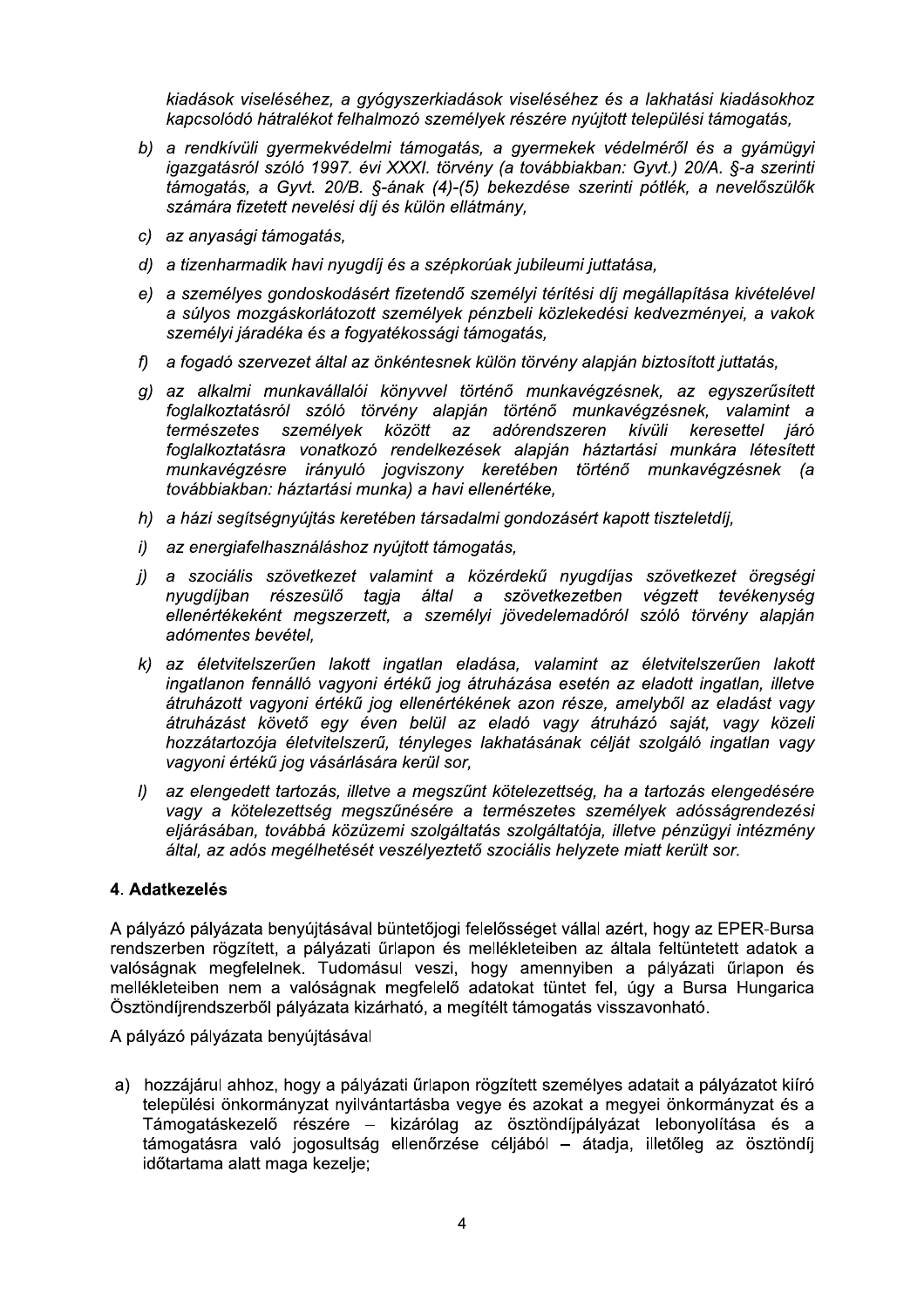- b) hozzájárul ahhoz, hogy a Támogatáskezelő személyes adatait az ösztöndíjpályázat lebonyolítása és a támogatásra való jogosultság ellenőrzése céljából az ösztöndíj időtartama alatt kezelje;
- c) hozzájárul ahhoz, hogy a felsőoktatási intézmény hallgatói jogviszonváról a Támogatáskezelőnek, illetve a támogató önkormányzatnak tájékoztatást nyújtson;
- d) hozzájárul továbbá a pálvázáskor rendelkezésre bocsátott személyes adatainak az azonosítás célia érdekében szükséges mértékben történő kezeléséhez és az ösztöndíjpályázat lebonyolítása, valamint a támogatásra való jogosultság ellenőrzése céliából történő továbbításához.

# 5. A pályázat elbírálása

A beérkezett pálvázatokat az illetékes települési önkormányzat bírália el 2017. december 7ig:

- a) az elbíráló önkormányzat a pályázókat hiánypótlásra szólíthatja fel a formai ellenőrzés és az elbírálás során, az önkormányzat által meghatározott határidőben, amely azonban nem lépheti túl a pályázatok önkormányzati elbírálási határidejét. Az önkormányzat hiánypótlást csak olyan dokumentumokra kérhet be, amelyeket a pályázati kiírásban feltüntetett. A hiánypótlási határidő: ..... nap;
- b) az ösztöndíi elbírálása kizárólag szociális rászorultság alapián, a pálvázó tanulmányi eredményétől függetlenül történik. Az elutasítás indoklásaként nem jelölhetők meg olyan okok, amelyeket a formai ellenőrzés vizsgál és azon megfelelőként lettek megjelölve;
- c) az EPER-Bursa rendszerben nem rögzített, nem a rendszerből nyomtatott pályázati űrlapon, határidőn túl benyújtott, vagy formajlag nem megfelelő pályázatokat a bírálatból kizárja, és kizárását írásban indokolja;
- d) minden, határidőn belül benyújtott, formailag megfelelő pályázatot érdemben elbírál, és döntését írásban indokolja;
- e) csak az önkormányzat területén lakóhellyel rendelkező pályázókat részesítheti támogatásban;
- f) az elbírálás során korra, fajra, nemre, bőrszínre, felekezeti vagy világnézeti hovatartozásra, tanulmányi eredményre tekintet nélkül, kizárólag a pályázó szociális rászorultságának objektív vizsgálata alapján járhat el.

A pályázó az elbíráló szerv döntése ellen fellebbezéssel nem élhet, a pályázati döntés ellen érdemben nincs helye jogorvoslatnak. A támogatói döntésre vonatkozóan nem lehet benyújtani kifogást, fellebbezést, amennyiben az nem jogszabálysértő, nem ütközik a pályázati kiírásba.

A megítélt ösztöndíjat az önkormányzat visszavonhatja abban az esetben is, ha az ösztöndíjas elköltözik a települési önkormányzat területéről. A települési önkormányzat ebben az esetben határozatban rendelkezik a támogatás visszavonásáról. A határozat csak a meghozatalát követő tanulmányi félévtől ható hatállyal hozható meg.

### 6. Értesítés a pályázati döntésről

A települési önkormányzat a meghozott döntéséről és annak indokáról 2017. december 11-ig az EPER-Bursa rendszeren keresztül elektronikusan vagy postai úton küldött levélben értesíti a pályázókat.

A Támogatáskezelő az önkormányzati döntési listák érkeztetését követően 2018. január 19ja értesíti a települési önkormányzatok által nem támogatott pályázókat az önkormányzati döntésről az EPER-Bursa rendszeren keresztül.

A Támogatáskezelő az elbírálás ellenőrzését és az intézményi ösztöndíjrészek megállapítását követően 2018. március 9-ig az EPER-Bursa rendszeren keresztül értesíti a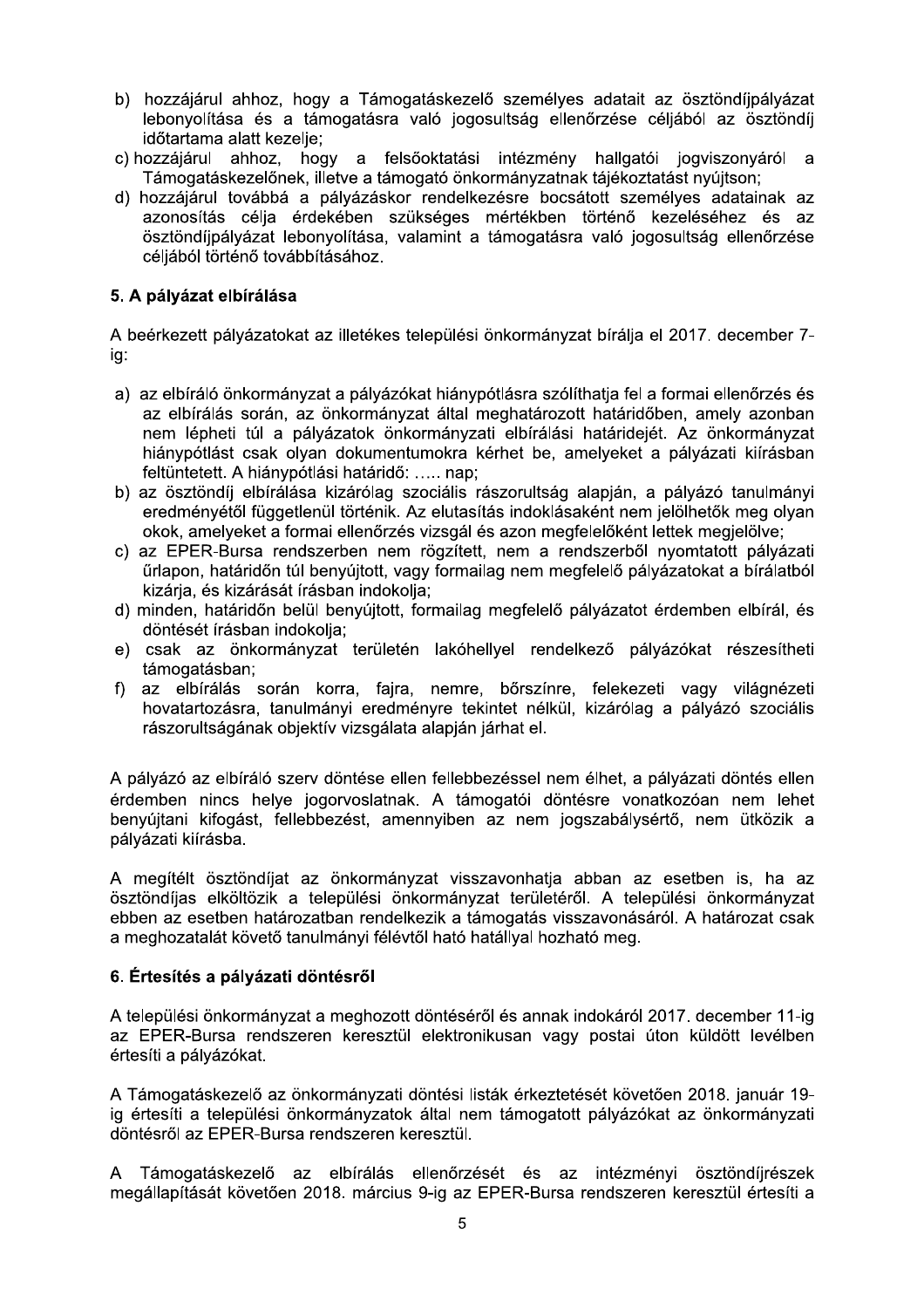települési önkormányzat által támogatásban részesített pályázókat a Bursa Hungarica ösztöndíj teljes összegéről és az ösztöndíj-folyósítás módjáról.

# 7. Az ösztöndíj folyósításának feltételei

A felsőoktatási intézményeknek az ösztöndíi kifizetést megelőzően az ösztöndíira való jogosultságot a nemzeti felsőoktatásról szóló 2011. évi CCIV. törvény 85/E. § (3) bekezdésében és a 112. § (9)-(10) bekezdésében foglaltak figyelembevételével kell megállapítania.

Az ösztöndíj csak azokban a hónapokban kerül folyósításra, amelyekben a pálvázó beiratkozott, aktív hallgatója a felsőoktatási intézménynek.

Az ösztöndíj-folyósítás feltétele, hogy a támogatott pályázó hallgatói jogviszonya a 2017/2018. tanév második félévében megfeleljen a pályázati kiírásnak. Amennyiben a támogatott pályázó hallgatói jogviszonya nem felel meg a pályázati kiírásnak, a támogatott az ösztöndíjra való jogosultságát az adott félévben elveszíti. Azokban a hónapokban, amelyekben a hallgató hallgatój jogyiszonya szünetel, vagy nem felel meg a pályázati kiírás feltételeinek, az ösztöndíj folyósítása a folyósítás véghatáridejének módosulása nélkül, teljes egészében szünetel.

### 8. Az ösztöndíi folyósítása

Az ösztöndíi időtartama 10 hónap, azaz két egymást követő tanulmányi félév: a 2017/2018. tanév második (tavaszi), illetve a 2018/2019. tanév első (őszi) féléve.

Az önkormányzatok egy tanulmányi félévre egy összegben utalják át a Támogatáskezelő Bursa Hungarica számlájára a támogatott hallgatók öthavi önkormányzati támogatási összegét. A Támogatáskezelő a beérkezett önkormányzati ösztöndíjrészeket a kifizetőhelyek (felsőoktatási intézmények) szerint újracsoportosítja, majd a jogosult hallgatók után továbbutalja a kifizető felsőoktatási intézményekhez abban az esetben, ha a felsőoktatási intézmény a hallgatók jogosultságát visszaigazolta, és az önkormányzat utalási kötelezettségét teljesítve a pontos támogatási összeget továbbította a Támogatáskezelő számlájára.

Az intézményi ösztöndíjrész forrása az 51/2007. (III. 26.) Korm. rendelet 18. § (3) bekezdése értelmében az intézmények költségyetésében megjelölt elkülönített forrás.

Az ösztöndíjat (mind az önkormányzati, mind az intézményi ösztöndíjrészt) az a felsőoktatási intézmény folyósítja a hallgatónak, amelytől a hallgató – az állami költségyetés terhére – a hallgatói juttatásokat kapja. Amennyiben a hallgató egy időben több felsőoktatási intézménnyel is hallgatói jogviszonyban áll, az a felsőoktatási intézmény folyósítja számára az ösztöndíjat, amellyel elsőként létesített hallgatój jogyiszonyt. A felsőoktatási intézmények szerződése alapján folyó, közösen meghirdetett – egyik szakon nem hitéleti, a másik szakon hitoktató, illetve hittanár - kétszakos képzés esetében a hallgató számára az állami felsőoktatási intézmény folyósítja az ösztöndíjat. A kifizetés előtt a jogosultságot, valamint a hallgatói jogviszony fennállását az intézmény megvizsgálja.

Az ösztöndíj folyósításának kezdete legkorábban: 2018. március.

Az önkormányzati ösztöndíirész kifizetése a tavaszi félévben március hónaptól, az őszi félévben október hónaptól, de legkésőbb a felsőoktatási intézményhez történő átutalást követő első ösztöndíj-kifizetéskor indul, majd a továbbiakban az ösztöndíjfizetés rendie szerint történik.

Az intézményi ösztöndíjrész folyósítása március, illetve október hónapban kezdődik, azt a hallgatói juttatásokkal azonos rendben kell kifizetni. Az intézményi ösztöndíjrészt abban az